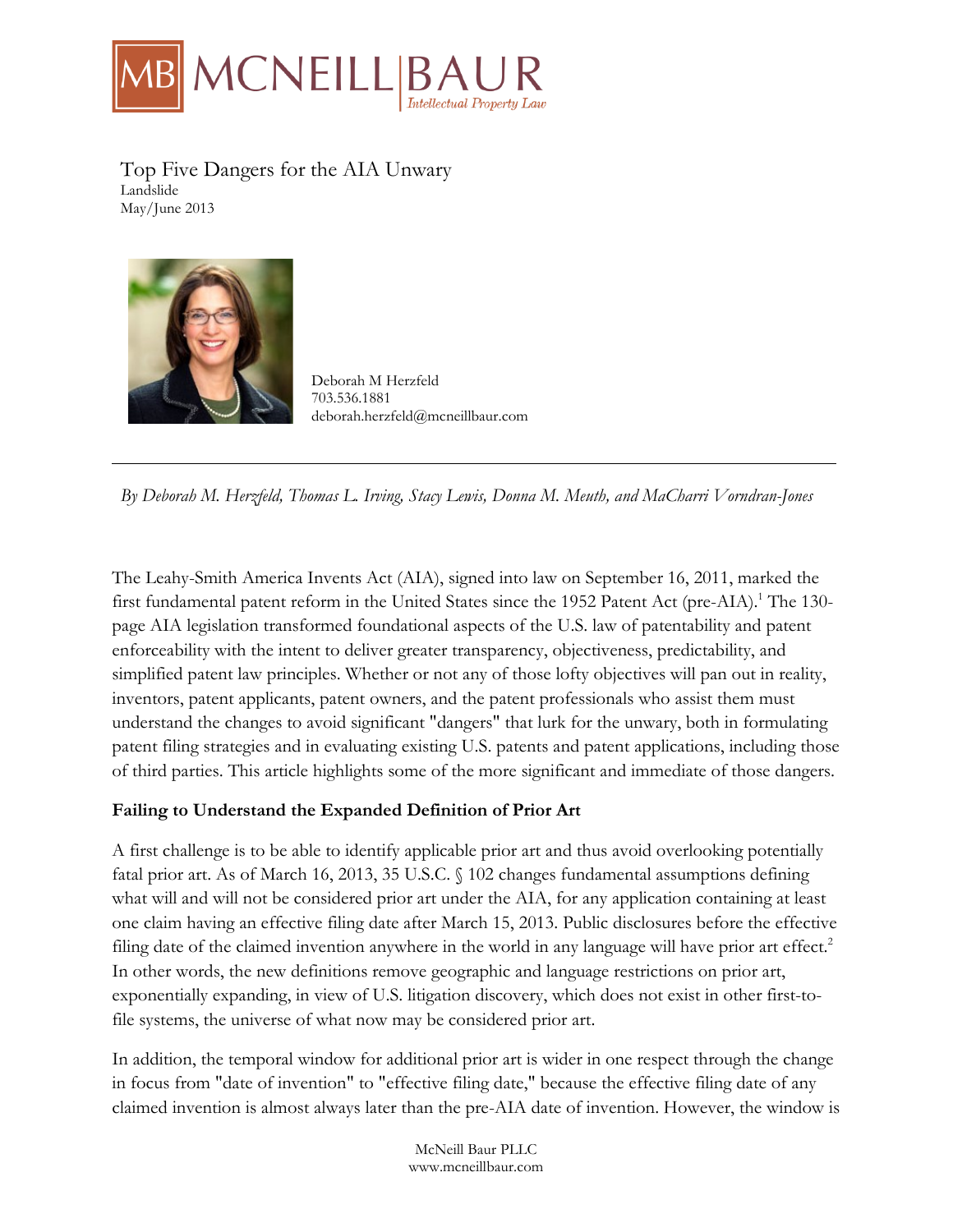narrower in other respects because prior inventions of others under pre-AIA  $\parallel$  102(f) and (g) are generally no longer prior art under the AIA, Metallizing Engineering forfeiture apparently may no longer exist,<sup>3</sup> and common ownership may now provide a defense against documents that would otherwise be prior art under the AIA.

Under the AIA, what is prior art under the new law (presumably absent an *In re Nomiya*-type admission by the patent applicant<sup>4</sup>) must be either: (1) a public disclosure anywhere in the world (in any language), or (2) an "effectively filed" patent filing disclosure, and both must have a date prior to the "effective filing date" of the claimed invention at issue.<sup>5</sup>

"Effectively filed" requires that eventually at least one of the following three "special publications" publish: (1) a U.S. patent; (2) a U.S. patent application; or (3) a Patent Cooperation Treaty (PCT) application designating the United States, whether or not that PCT application ever enters into the U.S. national stage. An "effectively filed" patent filing disclosure may still be prior art as of an earlier filing date even though it is not published until after the effective filing date of the relevant claimed invention.

AIA prior art may constitute a danger even to those fully aware of the Act's expansion of the body of prior art. For example, it may be extremely difficult for a patent owner or potential patent licensee to find out about every public disclosure in every language everywhere in the world. Unfortunately, it may first be brought to a patent owner's attention by opponents during discovery in U.S. litigation. Hence, a potential license may conclude that a particular U.S. patent claim or U.S. patent application claim is strong when, in fact, that claim is anticipated by an earlier public disclosure at a conference in China in Chinese.

Here are two examples of what will be considered prior art under the AIA:

1. An earlier-filed patent application, relative to the claimed invention at issue, with no claim for the benefit of an even earlier-filed patent application, will be considered prior art if effectively filed as of its actual filing date, for all it describes that is relevant to the patentability of the claimed invention; and

2. A later-filed patent application with a claim for the priority/benefit of an earlier patent filing will be considered prior art as of the earlier patent filing date, as long as the earlier patent filing contains a description (not necessarily an enablement) of the same subject matter found in the laterfiled patent application and relevant to the patentability of the claimed invention.<sup>6</sup> The earlier patent filing may be in any language and may be filed outside of the United States as long as it can be considered "effectively filed" with respect to the relevant subject matter set forth in one of the three special publications described above.

The second example shows that the AIA eliminated the effect of two old U.S. patent cases: *Hilmer I* and *II*. <sup>7</sup> Under the *Hilmer* cases, one needed a U.S. filing date to use as offensive prior art under pre-AIA § 102(e) or (g). Now, a foreign priority date can be used offensively as prior art under the AIA's  $\S$  102(a)(2) against the patent claims of others, as long as the subject matter in one of the three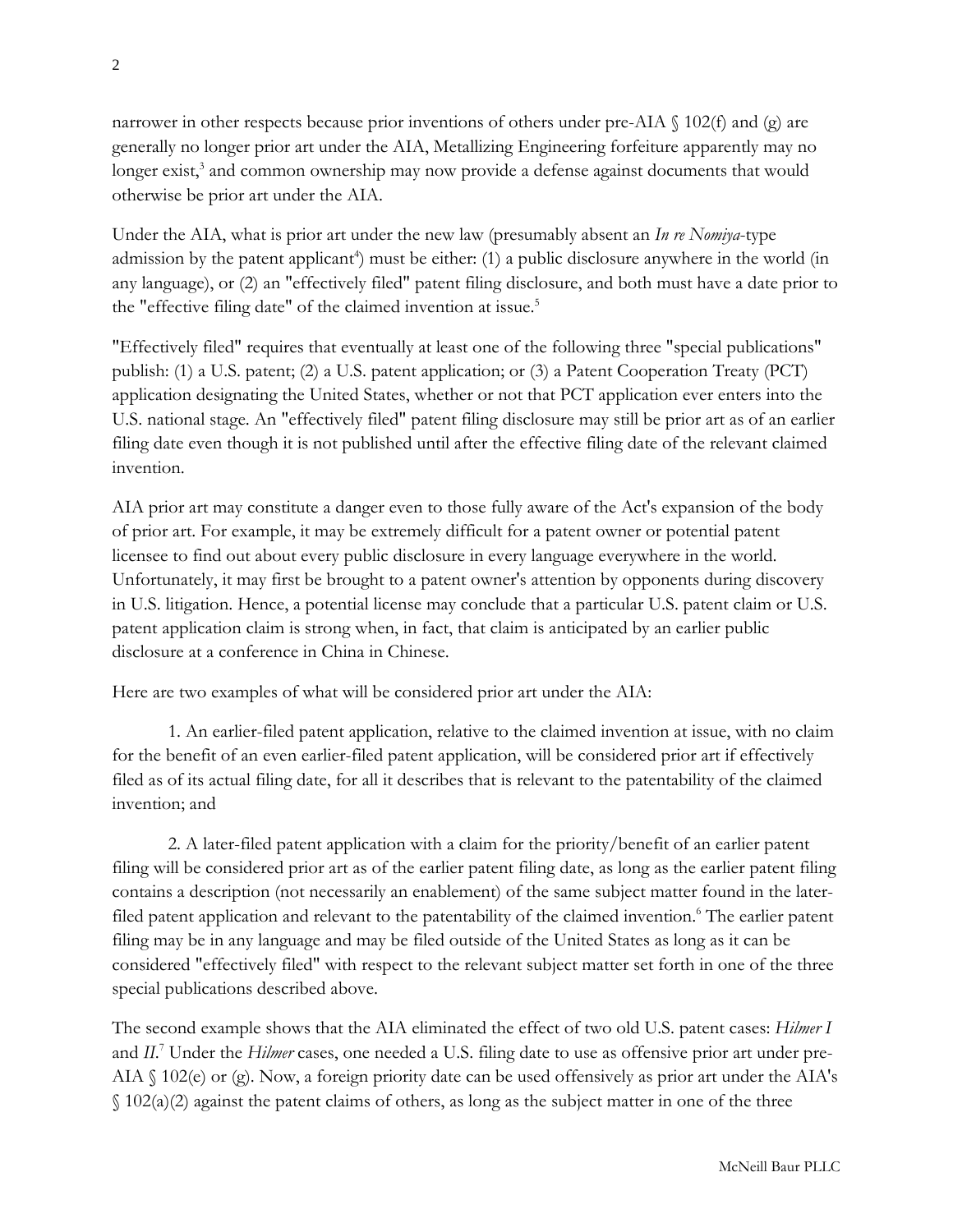special publications was at least described in a foreign priority document that was "effectively filed" relative to the relevant subject matter.<sup>8</sup>

On a different note, practitioners are cautioned against interpreting "disclosure" in the AIA as replacing a patent application filing; publishing is not a substitute for filing to obtain a strong patent position on the invention. An inventor who has publicly disclosed should file a patent application promptly or, better yet, before disclosure. Why? Because, a mere public disclosure will never provide an effective filing date. Moreover, even assuming a statutory exception can be established under §102(b)(2) for the prior disclosure, that prior disclosure arguably protects a claimed invention only against anticipatory subject matter, not against obvious variants.<sup>9</sup>

In contrast, an earlier effective filing date protects against both post-filing date anticipatory and obviousness prior art, assuming that some earlier patent filing is not "effectively filed" for relevant subject matter for purposes of  $\int 102(a)(2)$  before that earlier effective filing date. Furthermore, disclosure before filing may be almost fatal with respect to international patent rights.

As briefly mentioned above, some good news is the expanded zone of protection under the §102(b)(2)(C) exception to § 102(a)(2) prior art, for commonly assigned patent applications and subject matter developed under joint research agreements. Importantly, the AIA recognizes common ownership as an exception effective against  $\int 102(a)(2)$  or  $\int 103$  prior art as long as that ownership is in place by the effective filing date (as opposed to the invention date) of the claimed invention, even if the earlier subject matter was not developed under a joint research agreement.

The date of invention is almost always earlier than the effective filing date of the claimed invention. This AIA change thus has a broadening effect also. In fact, the AIA change to "on or before the effective filing date" may mean that a patent applicant can purchase potential, even independently developed,  $\int$  102(a)(2) prior art before filing a patent application, thereby removing the potential prior art as a threat.

# **Failing to Understand "Entitled to Priority" ("Effective Filing Date") v. "Entitled to Claim the Benefit of Priority" ("Effectively Filed")**

As discussed above, the effective filing date for the claimed invention is critical to define the window of prior art for both novelty and nonobviousness purposes. It is also critical to establish the applicable law, i.e., pre-AIA, AIA, or *both*. 10

Generally, the "effective filing date" is the actual patent application filing date in the case of a still pending application, unless the claimed invention is entitled to priority/benefit of an earlier patent filing. This entitlement to priority/benefit exists where (1) a claim for priority/benefit is made, and (2) the earlier patent filing contains a written description and enablement support of the claimed invention, as the AIA expressly removed the requirement of disclosing the best mode in an earlier application for the purposes of showing entitlement to priority/benefit. $11$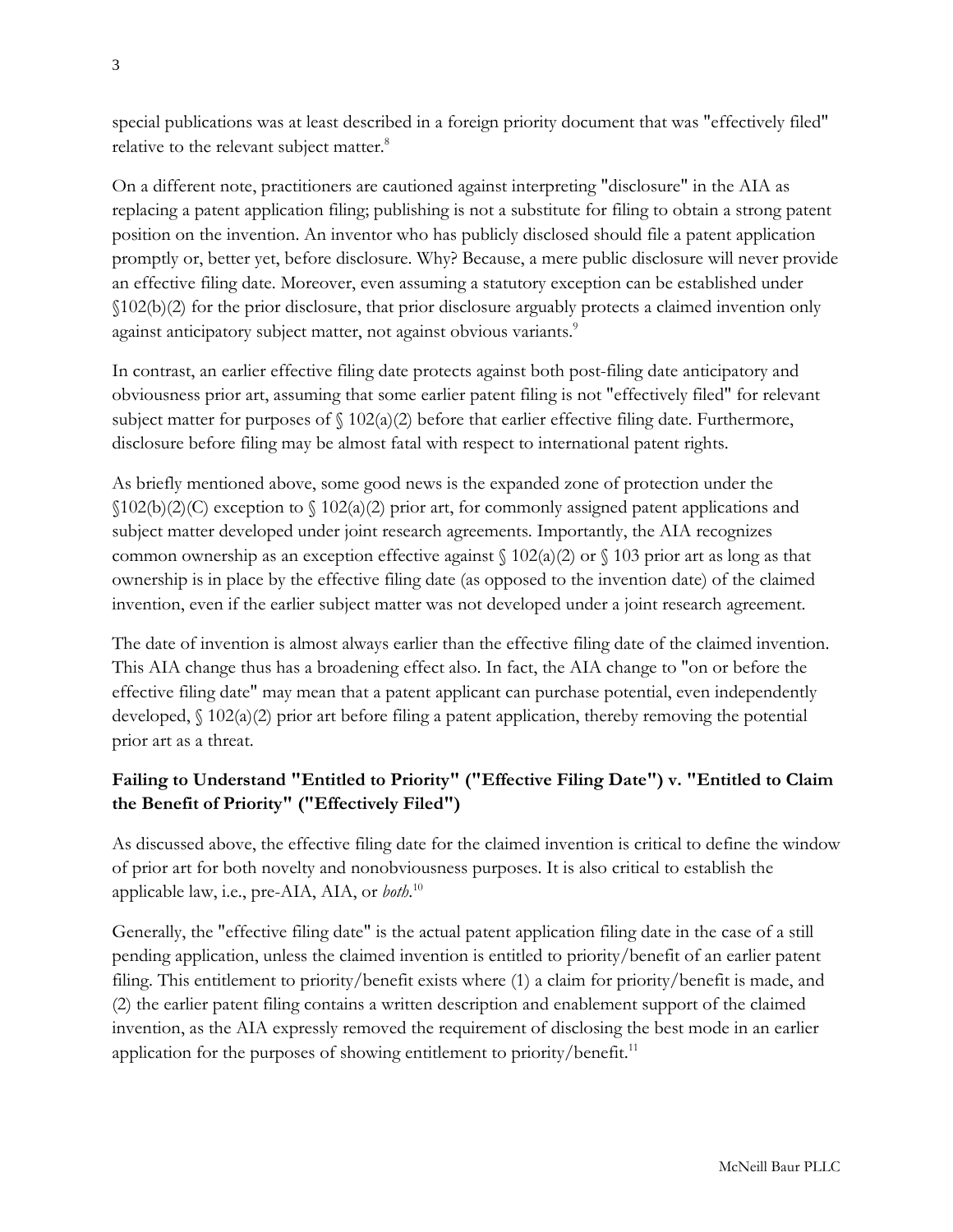Practitioners must be aware that there is a potentially very significant difference between the language "entitled ... to a right" of priority/benefit in the AIA's  $\S$  100(i) and the language "entitled to claim a right" of priority/benefit in § 102(d). There are those who argue that being entitled to actual benefit is not the same as being entitled to claim a right to benefit. That argument is based upon the legislative history, which distinguishes between the alleged "core requirement of section 120 et al.—that the application include an enabling disclosure" (necessary to be entitled to an earlier filing date)—and "the ministerial requirements of that section—that the application be copendent and specifically referenced" (allegedly satisfying the "entitled . . . to claim the benefit" of priority of  $$102(d)$ , which can result in relevant subject matter being "effectively filed" under  $$102(a)(2)$ .<sup>12</sup>

But is that legislative history dispositive? Most certainly not, as U.S. courts are not bound by legislative history.13 Accordingly, until future litigation clarifies this issue, practitioners must carefully consider both the legislative history and the AIA statutory context<sup>14</sup> in determining what both "entitled to claim the benefit of priority" and "effectively filed" require.

# **Failing to Evaluate Whether Pre-AIA or AIA Law Is Desired**

Practitioners must evaluate and decide, particularly for U.S. patent applications that can be filed around March 16, 2013, whether pre-AIA, AIA, or a mixture of pre-AIA and AIA law is desired.

AIA section  $3(n)(1)$  defines the effective date of new 35 U.S.C. §§ 102 and 103 (March 16, 2013) for all applications containing at least one claim having an effective filing date after March 15, 2013. AIA section  $3(n)(2)$  defines that a mixture of pre-AIA and AIA law will apply to all claims of an application containing at least one claim with an effective filing date before March 16, 2013, and at least one claim with an effective filing date after March 15, 2013.<sup>15</sup>

For example, if the effective filing date of all claims in a patent application is on or after March 16, 2013, the prior art provisions, exceptions, and definitions of the AIA apply under transition section 3(n)(1) to all those claims. And as a further example, if all claims in an application have an effective filing date before March 16, 2013, only pre-AIA law applies and neither section  $3(n)(1)$  nor (2) applies.

If the AIA applies to the application as a whole—i.e., all claims have an effective filing date on or after March 16, 2013—the patent applicant can rely only upon the effective filing date for each claim, not the date of invention. By the same token, if the AIA does not apply at all—i.e., all claims in an application have an effective filing date before March 16, 2013—only pre-AIA law applies and the patent applicant as needed can rely on the date of invention.

Disputes have already arisen as to whether amendments to pre-AIA claims or presentation of new claims after March 15, 2013, should flip a patent application into the AIA world. In our view, no such flipping should occur as long as the effective filing date of each claim in the application, as amended or newly presented, is before March 16, 2013.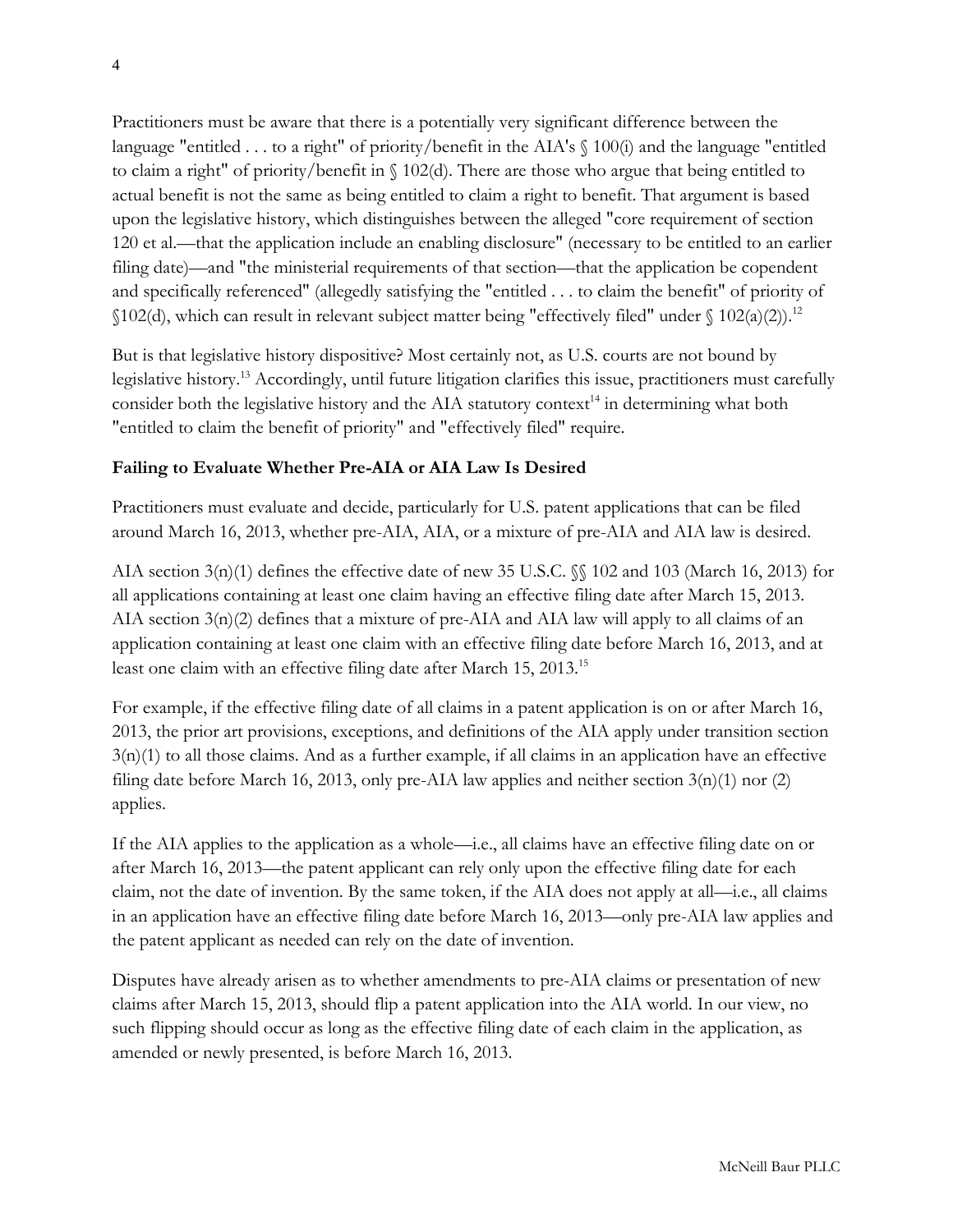But what if claims presented after March 15, 2013, in an application filed before March 16, 2013, fail to satisfy the requirements of 35 U.S.C. § 112 (enablement)? Arguments have been made that such "improper" claims should flip a patent application otherwise subject to pre AIA law into the AIA world. To the authors, that result seems unwarranted. Simply put, such improper claims have no effective filing date. And the touchstone of whether a claim is in the pre-AIA, AIA, or mixed pre-AIA and AIA world is "effective filing date." Hence, if a claim has no effective filing date, it is simply an improper claim and should have no effect on whether other proper claims in the application somehow change status from pre-AIA to AIA.

Is there a mixed world of pre-AIA and AIA in a single application? That Rubik's Cube® appears to be provided for under AIA section  $3 \text{ (n)}(2)$ . Under special circumstances, therefore, there will be patent practitioners who deliberately create a "Jedi Master Mixer" (JMM) and invoke section 3(n)(2), which can be invoked only if section  $3(n)(1)$  also applies. Simply put, the JMM application is engineered to contain at least one claim with an effective filing date prior to March 16, 2013, and at least one claim having an effective filing date after March 15, 2013. Both AIA section 3(n)(1) and (2) apply to that JMM application. And subject to having to deal with pre AIA 35 U.S.C. §§ 102(g), 135, and 291, the JMM patent applicant gets the following illustrative benefits of the AIA for all claims: (1) apparently no forfeiture,<sup>16</sup> and (2) liberalized common ownership/CREATE Act ( $\$  102 and 103) advantages.

In the JMM application, one objective is to secure whatever benefits might exist in both the first-toinvent and the first-inventor-to-file AIA section  $3(n)(1)$  and (2) worlds, subject to having to fend off vestiges of pre-AIA in the form of §§ 102(g), 135, and 291. Advantageously, the JMM application strategy may, depending on all facts and circumstances, avoid pre-AIA bars to patentability of the claimed invention, as long as those bars are not also AIA bars to patentability.

Thus, the practitioner may elect to file before March 16, 2013, a pre-AIA application, and after March 15, 2013, both an AIA application and a JMM application. In so doing, it is important to remember that patents with identical claims will still be barred, so the three patent filings will need to stand alone. In addition, unless claims presented are patentably distinct from each other, a terminal disclaimer may be required.

As March 16, 2013, approaches, many patent filers are wondering if they should hurry and file by March 15, 2013, and stay in pre-AIA law (the "devil-you-know" strategy). The danger lurking in this strategy, however, is that an application filed before it is ready—i.e., without full written description and/or enablement support in the specification relative to the claimed invention—may ultimately require refiling after March 16, 2013. No benefit will have been gained by rushing to preserve a firstto-invent pre-AIA status. Patent filings should not be made before their time—under pre-AIA or AIA law—but nonetheless should be timely made once the requisite supporting information has been developed.

Practitioners should focus on the effective filing dates for each claim and try to ensure that any and every claim made stays on one side or the other of the effective date divide between pre-AIA and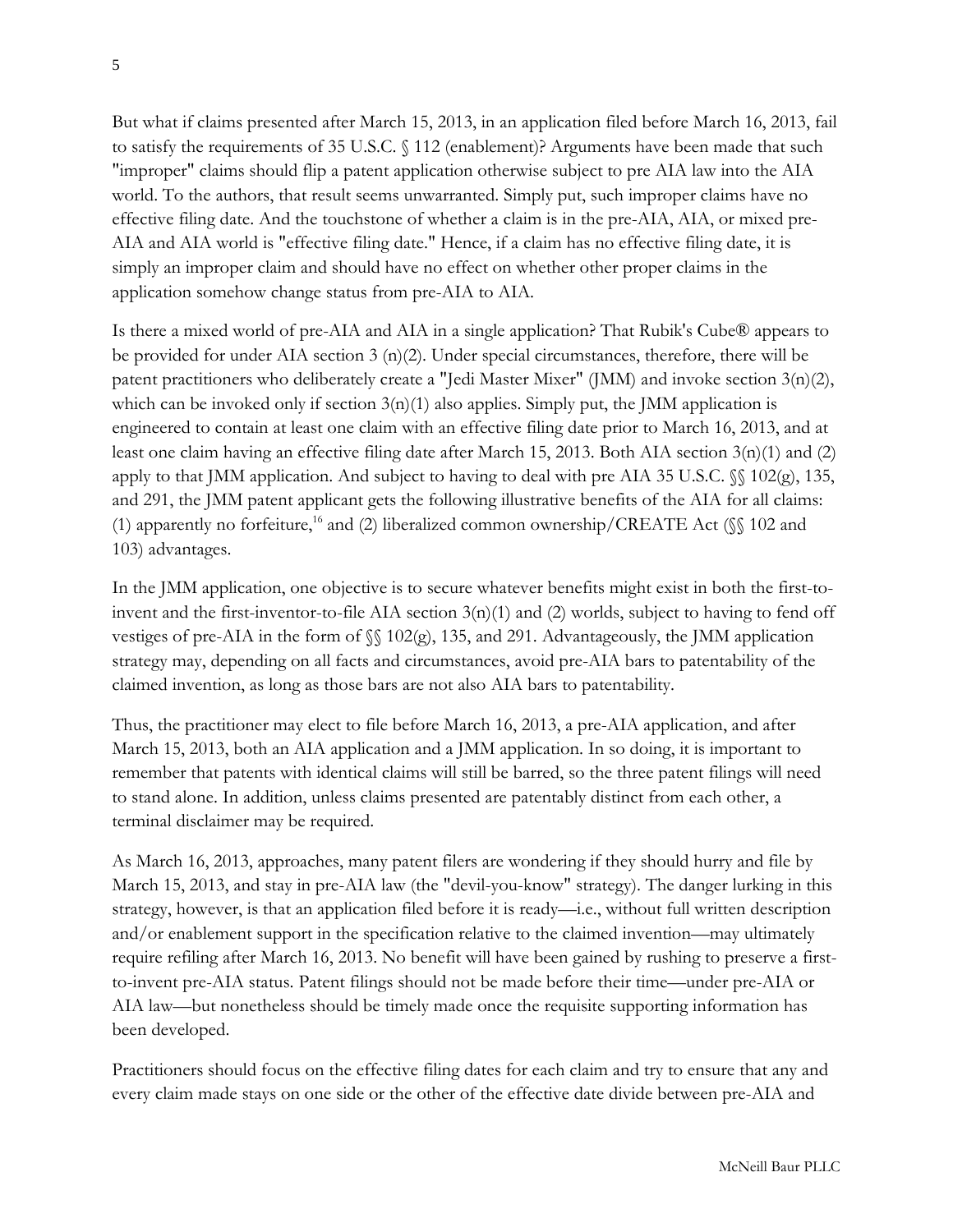AIA, unless one purposefully wants to bring pre-AIA claims into AIA land through a JMM application and have the benefits occasioned by both AIA section  $3(n)(1)$  and (2). If you mix claims, do so deliberately via the JMM application.

# **Misunderstanding Which Law Applies to U.S. Patents and Applications and Therefore What Is the Relevant Prior Art**

It is conservatively estimated that U.S. patents subject to pre-AIA, AIA, and both pre-AIA and AIA law under AIA section 3(n)(1) and (2) will be in existence until at least 2034.<sup>17</sup> Hence, practitioners need to be alert to the dangers of misunderstanding which law applies to their clients' patents and applications, as well as to the patents and applications of third parties. It can make all the difference in terms of what is relevant prior art.

As noted, AIA prior art provisions will apply to all applications filed after March 15, 2013, wherein all claims in that application (and any patent issuing thereon) have effective filing dates after March 15, 2013. Pre-AIA prior art provisions will apply to any application where all claims in the application have an effective filing date before March 16, 2013. And for any JMM application filed after March 15, 2013, and containing at least one claim with an effective filing date before March 16, 2013, and at least one claim with an effective filing date after March 15, 2013, both pre-AIA and AIA law apply under AIA section  $3(n)(1)$  and (2).

For JMM applications, this means that the claims will be subject to the broader prior art provisions of the AIA (e.g., worldwide disclosures in any language) and subject to the "first-to-invent" pre-AIA provisions of 35 U.S.C.  $\mathcal{S}$  102(g), 135, and 291 (e.g., proof of earlier invention). But as noted, the JMM application claims will not be subject to pre-AIA impediments to patentability, unless those impediments also apply under the AIA.

Hence, one evaluating a U.S. patent, for example, should conclude that if there is a pre-AIA claim in an application or patent that also contains an AIA claim, then both AIA section  $3(n)(1)$  and (2) apply. In that case, all the claims in the patent are subject to all of the AIA plus §§ 102(g), 135, and 291. And because "all" is a clear term, that conclusion applies even to those claims that have an effective filing date after March 15, 2013, and would otherwise be "pure" AIA claims.

Let's look at an example. Suppose a practitioner is evaluating the validity of a U.S. patent. The AIA's  $\{(102(a)(2))\}$  can be relevant to that analysis in two different ways. First, if there is a patent filing or U.S. patent that resulted in one of the three special publications discussed above, that publication is § 102(a)(2) prior art as of its filing date against a claimed invention if it was filed before the effective filing date of the claimed invention and thereafter published. In other words, the relevant subject matter of the prior art was "effectively filed" as of its filing date, assuming that the subject matter is, as noted above, at least described in that special publication.

Second, assume the filing date associated with the special publication is after the effective filing date of the claimed invention. That does not necessarily mean that the special publication cannot be prior art under § 102(a)(2) for subject matter relevant to patentability of a claimed invention of interest. In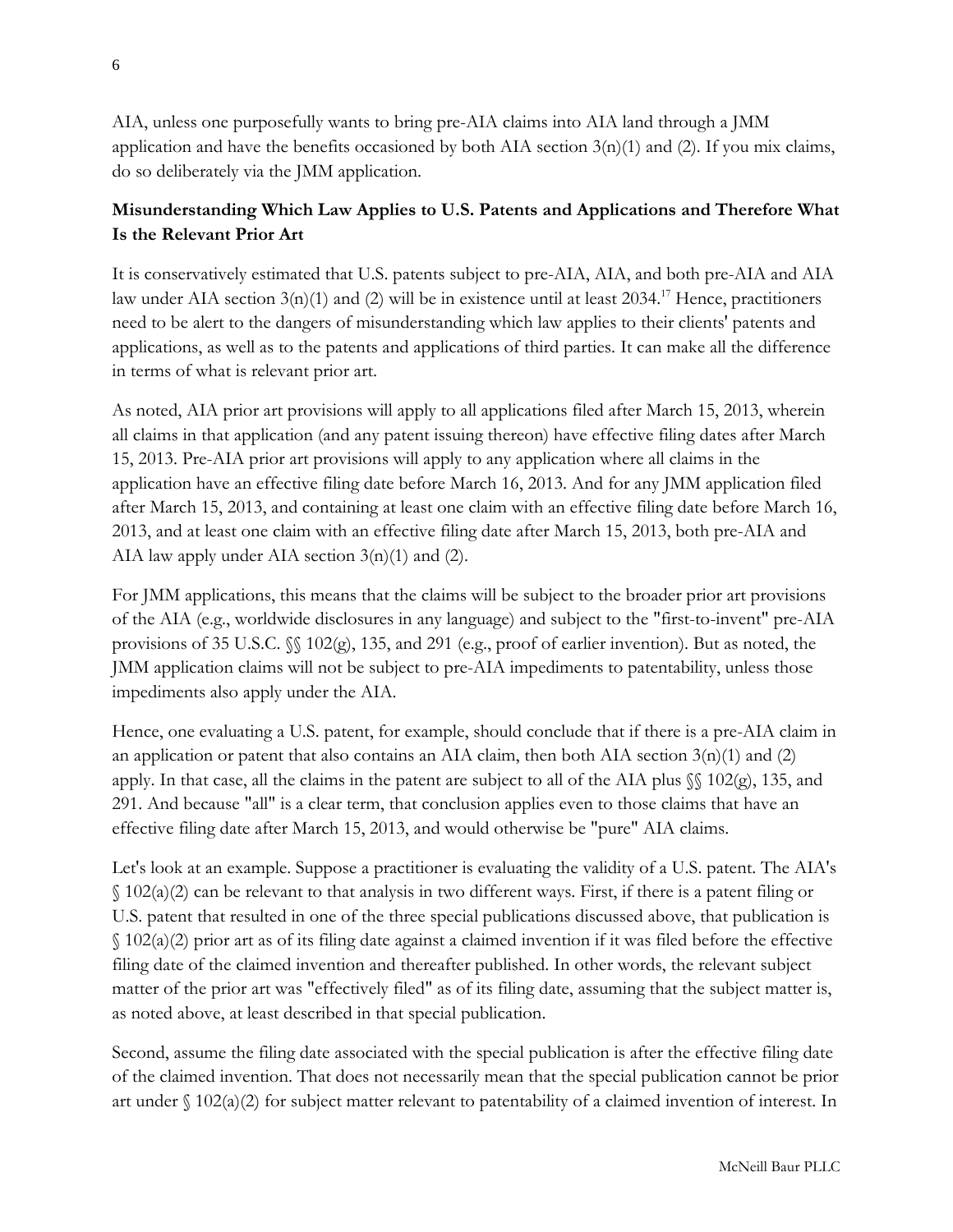fact, that relevant subject matter in the special publication can still be  $\int 102(a)(2)$  prior art if, relative to the relevant subject matter, an earlier patent filing existed for which priority/benefit was sought in a ministerially proper way and in which the relevant subject matter was at least described. In such case, the earlier filing was "effectively filed" relative to the relevant subject matter and constitutes, as of the date of that earlier filing, prior art under  $\int 102(a)(2)^{18}$  In other words, the practitioner should conclude that a publication is  $\binom{102(a)(2)}{2}$  prior art against a claimed invention if the relevant subject matter was effectively filed prior to the date of the claimed invention.

# **Abandoning Laboratory Notebooks**

In the nuts and bolts of everyday patent practice in the pre-AIA first-to-invent system, laboratory notebooks were the bedrock upon which the patent was built. The unwary may conclude that the first inventor-to-file provisions of the AIA make laboratory notebooks unnecessary; however, laboratory notebooks may be even more important than before.

Why? The naming of the inventor on the application for patent remains a fundamental requirement, and all pre AIA inventorship case law seemingly remains relevant. The proper and correct naming of the inventor permits the legal chain of title to be established from the inventor to the assigneeapplicant for patent. And as noted above, if applicable because of a JMM application, AIA section  $(3)(n)$  (2) expressly brings into play 35 U.S.C. §§ 102(g), 135, and 291, where proof of first inventorship may be critical.

In addition, determination of inventorship is still important in the AIA's derivation proceedings under 35 U.S.C. § 135.<sup>19</sup> If a derivation proceeding is instituted, the newly formed Patent Trial and Appeal Board (PTAB) will determine whether an inventor named in an earlier-filed application derived the claimed invention from another and, without authorization, filed the earlier application. A district court litigation avenue is also available for derivation proceedings under the AIA.<sup>20</sup> The new derivation proceeding recognizes the importance of a patent being awarded to a true inventor/innovator, not a thief. An inventor may be the second to invent but the first to file and will get a patent. However, a party that steals an invention from another (by claiming it in an earlier-filed application) is not entitled to a patent.

The AIA provides a bona fide patent owner with opportunities to correct all errors and omissions in the inventor-naming process. However, proof of the facts and such other requirements may be imposed, highlighting the importance of the maintenance and retention of traditional laboratory notebook practice.<sup>21</sup>

Finally, laboratory notebooks remain important because for those U.S. patents and applications with claims having effective filing dates prior to March 16, 2013, the old "first to-invent" system continues to apply. This means that proving a prior date of invention will still establish who is entitled to the patent. Thus, a determination of inventorship remains an important consideration in preparing and prosecuting patent applications, and therefore careful laboratory notebook practice should remain a best practice procedure.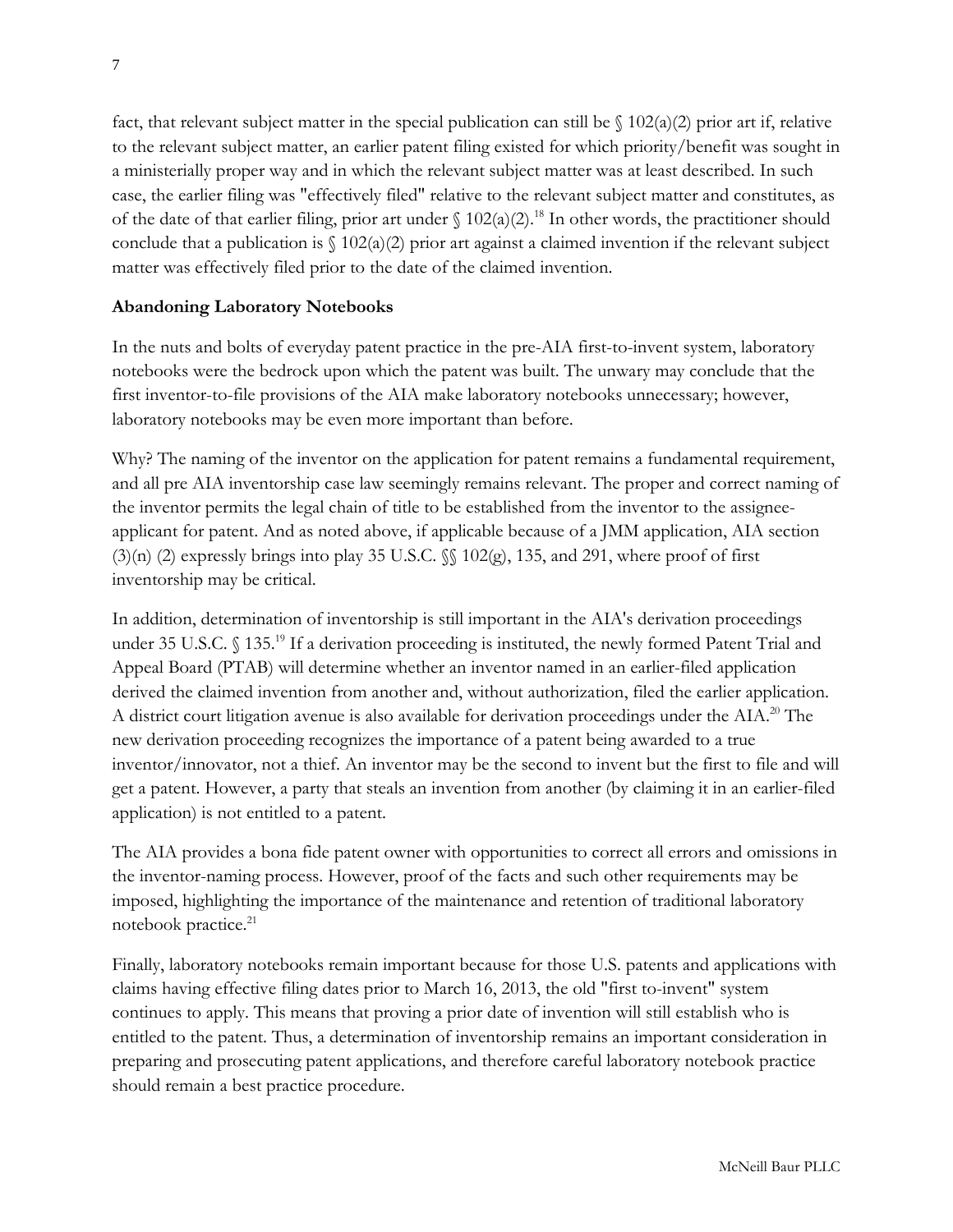#### **Conclusion**

This article highlights only a few of the dangers for unwary practitioners brought about by the passage of the highly complex AIA. It is key to remember that patent practice will involve both the old and new laws until at least March 15, 2034. Practitioners will have to keep track of pre-AIA and AIA law to deliver the best counsel possible for the management of U.S. patent portfolios, for potential licensing scenarios involving patents and applications of third parties, and for evaluating one's own patents.

#### **Practice Tips for the AIA Wary**

● The AIA definition of prior art in 35 U.S.C. § 102 no longer includes geographic and language restrictions.

● Prior art applies against claims in AIA patent applications and patents depending on the effective filing date of the claimed invention, not the date of invention.

- Pay attention to the grace period, as disclosure is never a substitute for filing.
- Under the AIA, common ownership can protect against anticipation under 35 U.S.C. § 102(a)(2).

● Be aware of the argument that there is a difference between "entitled to priority" (to establish "effective filing date" of the claimed invention) and "entitled to claim the benefit of priority" (to determine whether subject matter is "effectively filed" for purposes of 35 U.S.C. § 102(a)(2)).

● Consider the relative advantages of pre-AIA claims, AIA claims, and JMM claims.

• If the effective filing date of all claims in a patent application is after March 15, 2013, the AIA prior art provisions apply and the patent applicant can rely only upon the effective filing date for each claim, not the date of invention.

● If all claims in an application have an effective filing date before March 16, 2013, only pre-AIA applies and the patent applicant can (and may need to) rely on the date of invention.

● If at least one claim in an application has an effective filing date after March 15, 2013, and at least one claim in that application has an effective filing date before March 16, 2013, the application is a JMM and all claims are subject to both the AIA and pre-AIA 35 U.S.C. §§ 102(g), 135, and 291. This is so even if the one claim with the effective filing date after March 15, 2013, is later canceled.

• Laboratory notebooks should be utilized and preserved as a best practice.

# Endnotes

<sup>1</sup> Leahy-Smith America Invents Act (AIA), Pub. L. No. 112-29, 125 Stat. 284 (2011) (to be codified as amended in 35 U.S.C.). On January 14, 2013, the president signed H.R. 6621 into law, making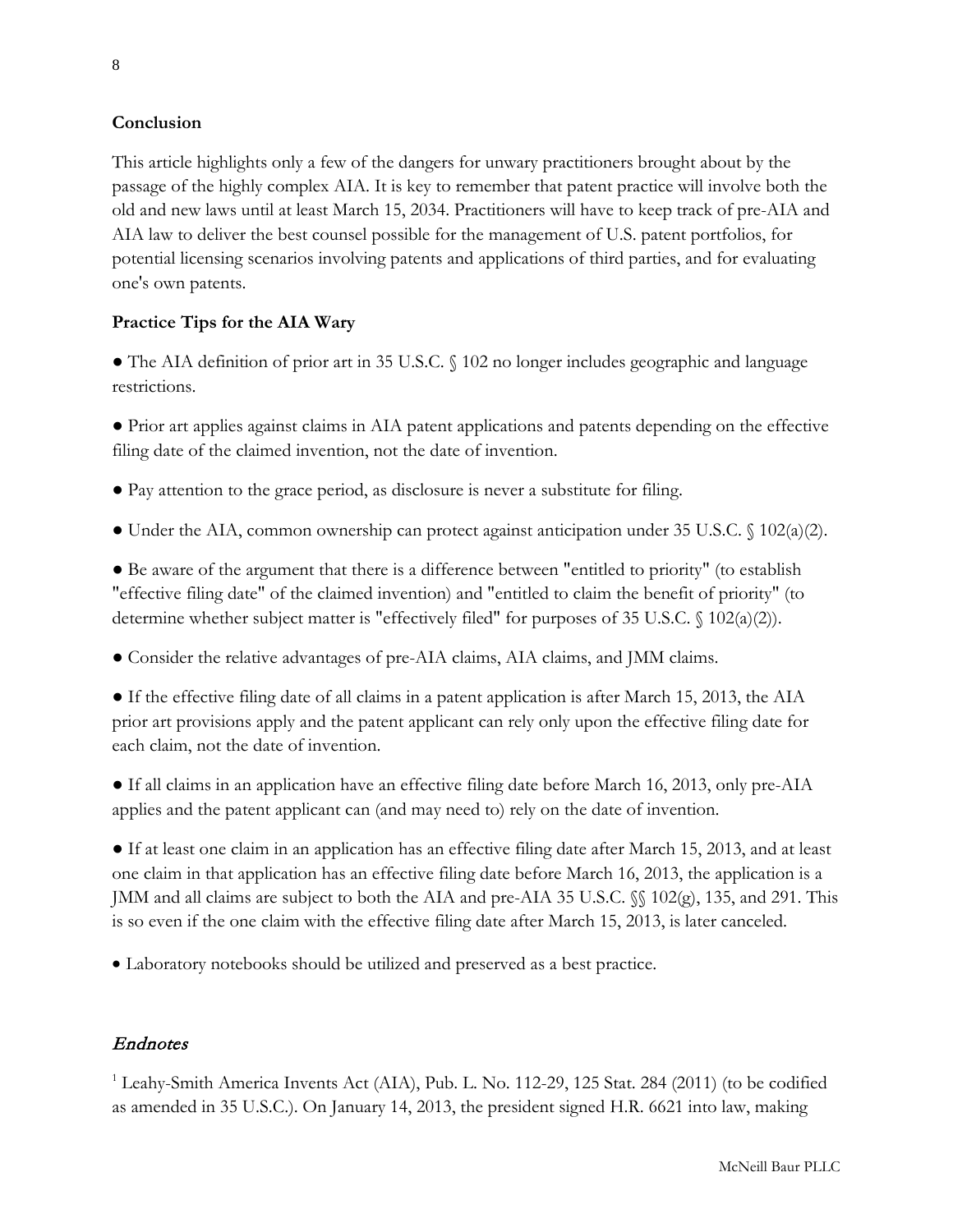certain technical corrections to the AIA. Technical Corrections—Leahy-Smith America Invents Act, Pub. L. No. 112-274, 126 Stat. 2456 (2013). This article was written before sections 102 and 103 of 35 U.S.C. became effective on March 16, 2013.

<sup>2</sup> AIA § 3(b), 35 U.S.C. §§ 102(a)(1), (2).

<sup>3</sup> See Metallizing Eng'g Co. v. Kenyon Bearing & Auto Parts Co., 153 F.2d 516 (2d Cir. 1946).

<sup>4</sup> See In re Nomiya, 509 F.2d 566 (C.C.P.A. 1975).

 $5$  AIA  $\binom{3}{b}$ , 35 U.S.C.  $\binom{102}{a}$ .

 $6$  See AIA  $$3(b), 35$  U.S.C.  $$102(d).$ 

<sup>7</sup> In re Hilmer (Hilmer II), 424 F.2d 1108 (C.C.P.A. 1970); In re Hilmer (Hilmer I), 359 F.2d 859 (C.C.P.A. 1966).

 $8 \text{ See AIA } (3(b), 35 \text{ U.S.C. } (102(a)(2), (d)).$ 

 $^{9}$  AIA  $\frac{6}{9}$  3(b), 35 U.S.C.  $\frac{6}{9}$  102(b).

<sup>10</sup> See AIA  $\{3(n)(1), (2)\}$ .

 $11$  AIA  $\Diamond$  15. Note that the best mode requirement still exists at least for all U.S. nonprovisional patent filings because it remains in 35 U.S.C. § 112(a).

<sup>12</sup> 157 CONG. REC. S1370 (daily ed. Mar. 8, 2011).

<sup>13</sup> Hoechst Aktiengesellschaft v. Quigg, 917 F.2d 522 (Fed. Cir. 1990), provides an example wherein the Federal Circuit disregarded volumes of legislative history clearly intending that no one would get more than five years for patent term extension, and granted Hoechst 6.8 years of patent term extension for the drug Trental®.

<sup>14</sup> Caraco Pharm. Labs., Ltd. v. Novo Nordisk A/S, 132 S. Ct. 1670 (2012).

 $15$  AIA section 3(n) provides: (1) IN GENERAL—Except as otherwise provided in this section, the amendments made by this section shall take effect upon the expiration of the 18-month period beginning on the date of the enactment of this Act, and shall apply to any application for patent, and to any patent issuing thereon, that contains or contained at any time—

(A) a claim to a claimed invention that has an effective filing date as defined in section 100(i) of title 35, United States Code, that is on or after the effective date described in this paragraph; or

(B) a specific reference under section 120, 121, or 365(c) of title 35, United States Code, to any patent or application that contains or contained at any time such a claim.